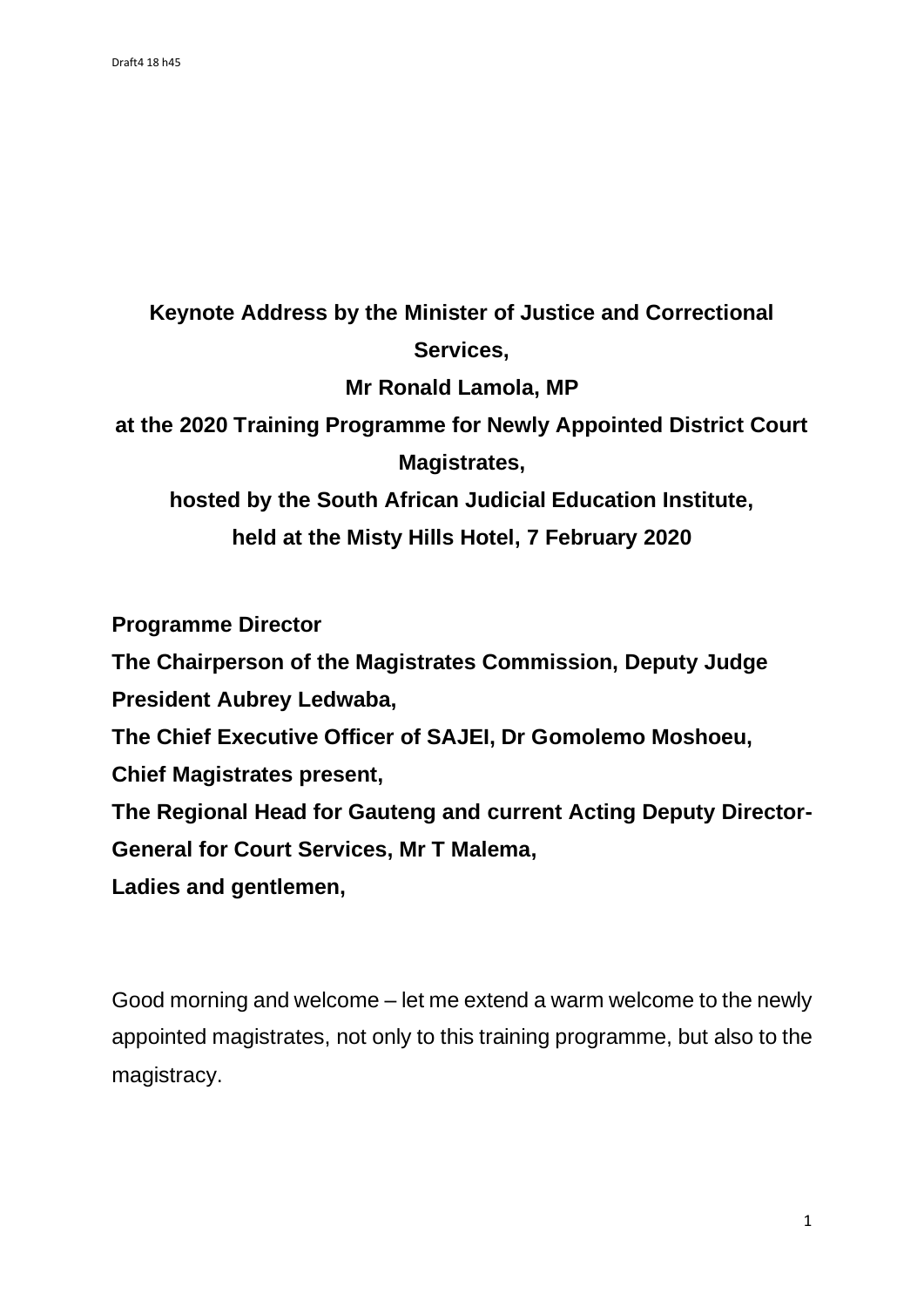With more than 200 new appointees, I believe, this is one of the biggest in take of newly appointed magistrates.

The Magistrates' Commission plays an important role in filling the vacancies of magistrates' posts.

The appointment procedures and processes, which are set out in legislation and accompanying Regulations, are lengthy, appropriately detailed, fair and transparent.

I want to thank Deputy Judge President Ledwaba in absentia and the Commission for their efforts during the appointment processes. Having to interview over 600 candidates over a two month period; is no small feat.

Magistrates are at the coalface of the administration of justice, the majority of our people come into contact with the judiciary through them; their experience, touch and feel of the judiciary is through magistrates.

On the other side; you are also shock absorbers for our society in that you observe on a day to day basis the social ills affecting our society, from violent crime, sexual offences and white-collar crime. Communities look up to you for justice.

In your everyday actions, you are ambassadors of the judiciary, your faults and misconduct stain and bring the whole profession into disrepute.

Such stains mutate and become whispers and conspiracies in our communities. These conspiracies revolve in taxi ranks, churches and all the spheres of our community. In the eyes of society, you are not fallible,

2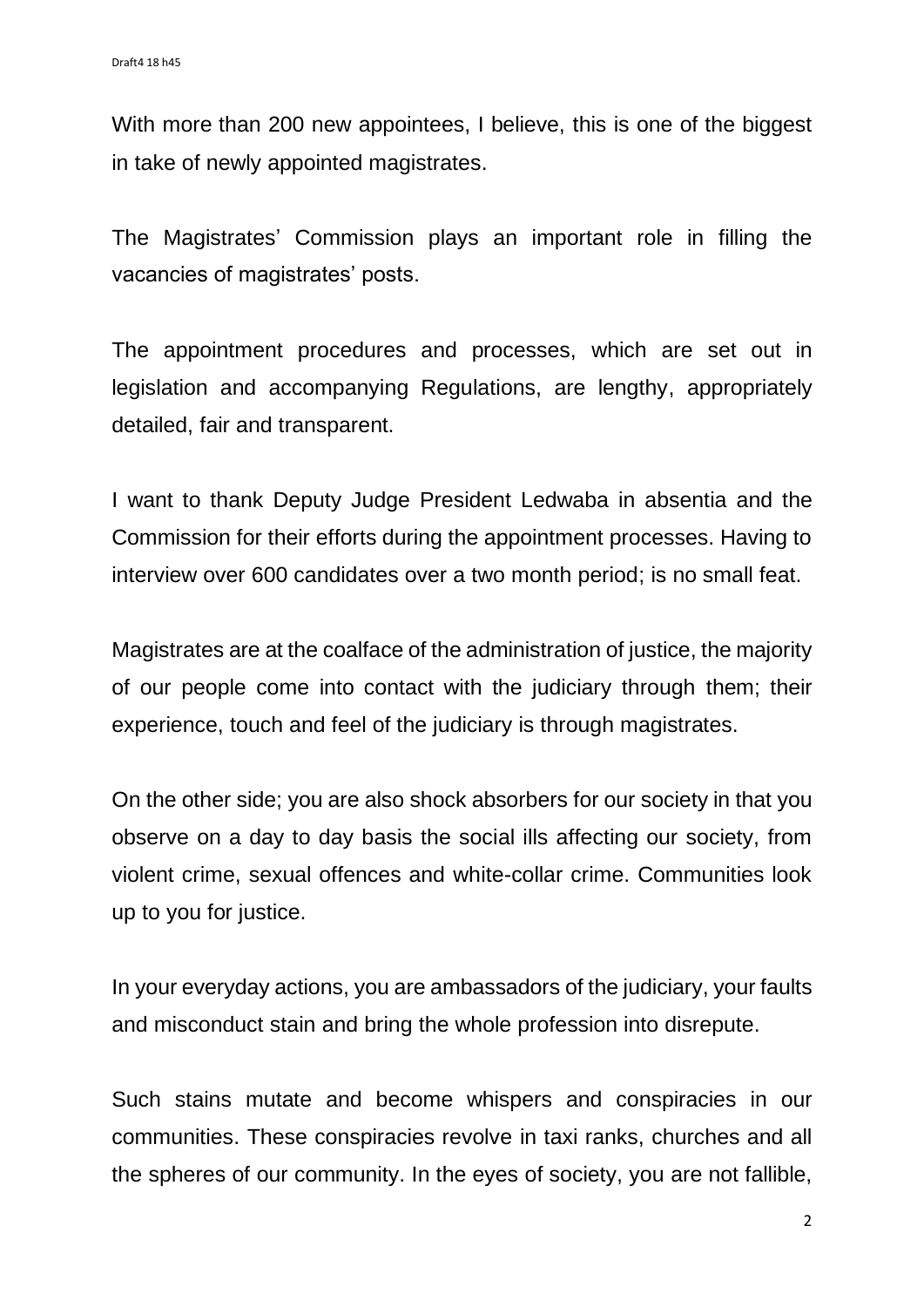it is for this reason that your work should at all material times withstand the scrutiny of higher courts.

A transformed, robust and independent judiciary is a constitutional imperative and it goes without saying that this forms the backbone of our constitutional democracy.

In terms of section 165 of the Constitution, the judicial authority of the Republic is vested in the courts. A magistrate's court is recognized by the Constitution as a court. Section 165 of the Constitution provides:

*(1) The judicial authority of the Republic is vested in the courts.*

*(2) The courts are independent and subject only to the Constitution and the law, which they must apply impartially and without fear, favour or prejudice.*

*(3) No person or organ of state may interfere with the functioning of the courts.*

*(4) Organs of state, through legislative and other measures, must assist and protect the courts to ensure the independence, impartiality, dignity, accessibility and effectiveness of the courts.*

*(5) An order or decision issued by a court binds all persons to whom and organs of state to which it applies."*

When dealing with these foundational principles the Constitutional Court has said:<sup>1</sup>

*The Constitution thus not only recognizes that courts are independent and impartial, but also provides important institutional protection for courts. The provisions of section 165, forming part of the Constitution that is the supreme law, apply to all courts and judicial officers,* 

<sup>1</sup> *Van Rooyen and Others v The State and Others (General Council of the Bar of South Africa intervening)* 2002 (5) SA 246 (CC) at page 268C-269C.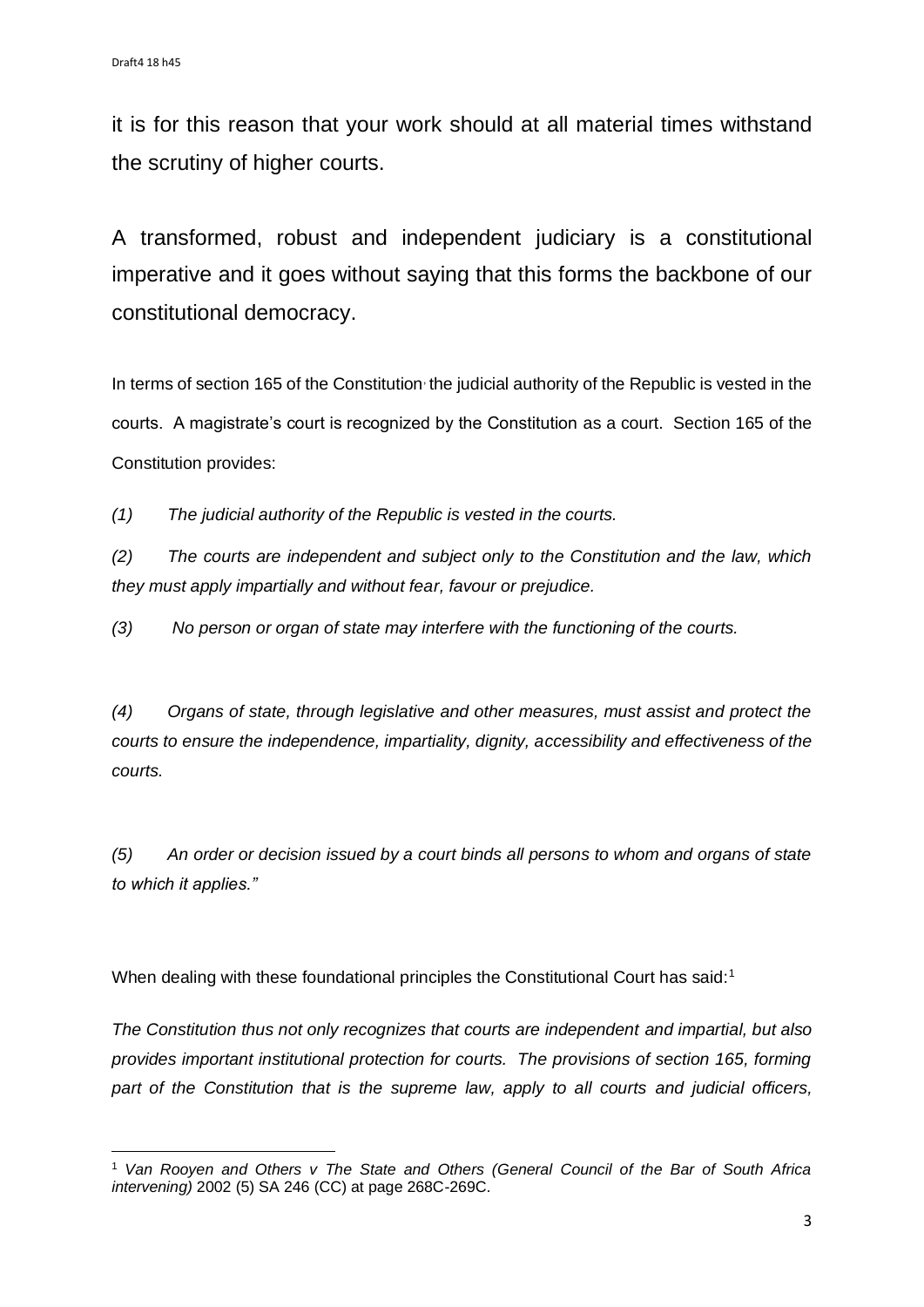*including magistrates' courts and magistrates. These provisions bind the Judiciary and the government and are enforceable by the Superior Courts.*

*. . .*

*In De Lange v Smuts NO and Others, Ackerman J referred to the views of the Canadian Supreme Court in The Queen, on the question of what constitutes an independent and impartial court, describing them as being 'instructive'. In this context, he mentioned the following summary of the essence of judicial independence given by Dickson CJC in Beauregard's case:*

*'Historically, the generally accepted core of the principle of judicial independence has been the complete liberty of individual Judges to hear and decide the cases that come before them: no outsider – be it government, pressure group, individual, or even another Judge – should interfere in fact, or attempt to interfere, with the way in which a Judge conducts his or her case and makes his or her decision. This core continues to be central to the principle of judicial independence.'*

*This requires judicial officers to act independently and impartially in dealing with cases that come before them, and at institutional level it requires structures to protect courts and judicial officers against external interference."*

The independence of the courts and judicial officers is not only enshrined in our Constitution but it is a universal principle respected by all civilized judicial systems. It is for this reason that the United Nations Bangalore Principles of Judicial Conduct<sup>2</sup> identify independence, impartiality, integrity and propriety amongst the six core-values of the judiciary. These principles are intended to establish standards of ethical conduct for judges. They provide guidance to judges in the performance of their judicial duties and afford the judiciary a framework for regulating judicial conduct.

The Bangalore Principles of Judicial Conduct provide that:

"*a Judge shall exercise the judicial function independently on the basis of the Judge's assessment of the facts and in accordance with a conscientious understanding of the law, free of any extraneous influences, inducements, pressures, threats or interference direct or indirect* 

<sup>2</sup> www.undoc.org>judicial group;accessed on 24/1/2019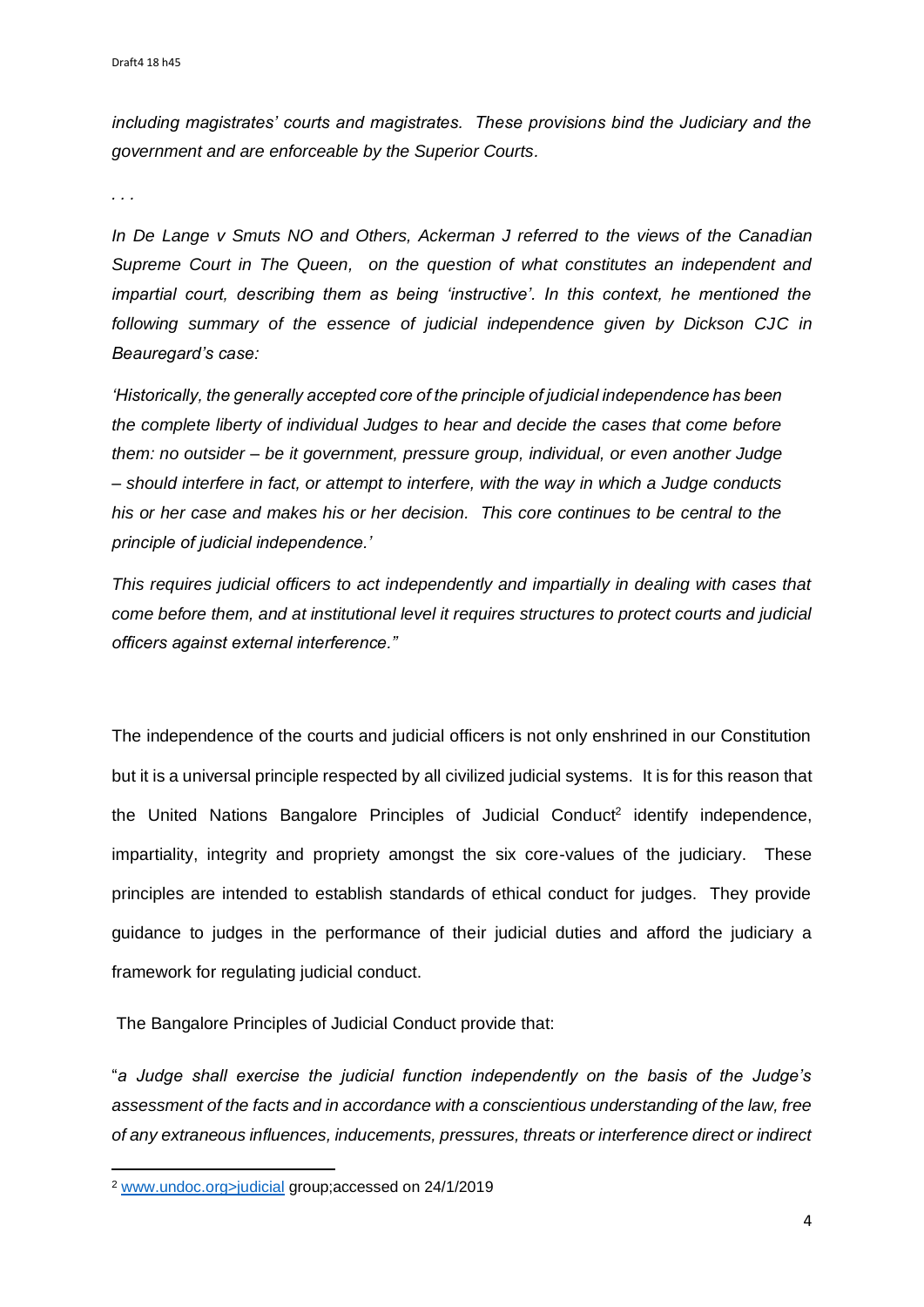*from any quarter or for any reason…. Impartiality is essential to the proper discharge of the judicial office.* It applies not only to the decision itself but also to the process by which the *decision is made. A Judge shall ensure his or her conduct is above reproach in the view of a reasonable observer. …The behavior and conduct of a Judge must reaffirm the peoples' faith in the integrity of the judiciary. Justice must not merely be done but must also be seen to be done…A Judge shall in his or her personal relations with individual members of the legal profession who practice regularly in the Judge's court, avoid situations which might reasonably give rise to the suspicion or appearance of favouritism or partiality."* 

This effectively means that you are allowed to adjudicate on any matter, regardless of the social status or race of an individual. The only constraint you have is the Constitution.

As the Minister for Justice and Correctional Services; I have no shame in saying that constitutional development cannot take shape or form without an independent and dedicated judicial officers.

Judicial officers should not be deterred by slander, or unfounded and baseless criticism. Citizens who are prejudiced or dissatisfied by any outcome and decision of our courts have recourse in the form of an appeal.

My observation as a legal practitioner has always been that those who know that they have a case to make do not shout about it, they make their arguments in the courts, because they understand that is what it means to have reverence for the rule of law.

Strengthening the rule of law through a functioning criminal justice system is necessary for economic growth and development and it is critical in order to build safer communities.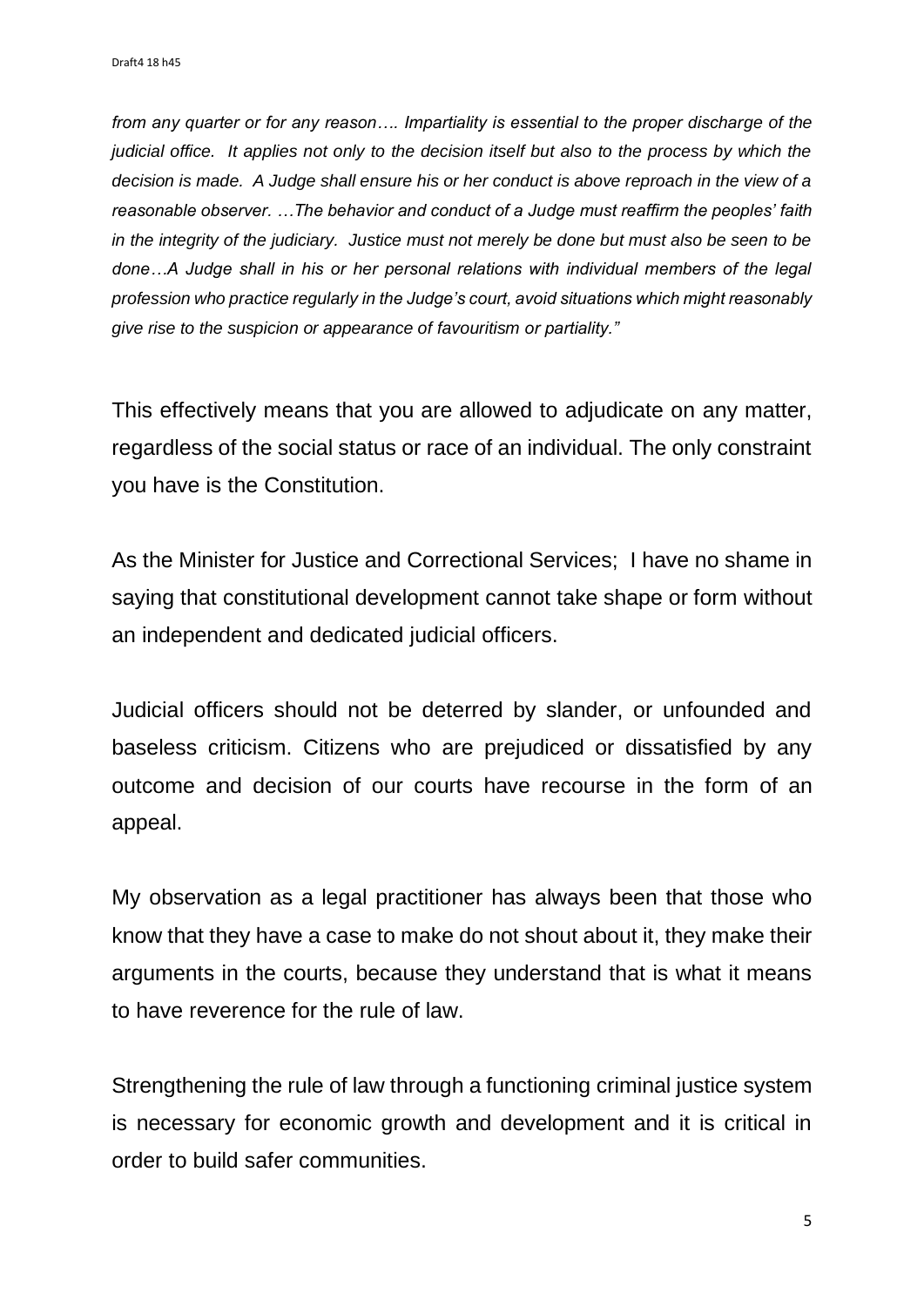The fair resolution of social and economic disputes through our civil courts create certainty that matters will be adjudicated upon by an independent and impartial court or tribunal.

In recent weeks; we have seen some of our magistrates being in the media for wrong reasons.

There has been a steady increase in the number of complaints raised against magistrates at all levels - from Magistrates, to Senior Magistrates; to Chief Magistrats; to Regional Magistrates and Regional Court **Presidents** 

This drastically dilutes the people's trust and confidence in the justice system and specifically on the credibility of the magistracy.

As the Ministry; we are extremely concerned about the amount of time it is taking to complete some of the investigations.

The public expect the highest standards of conduct from judicial officers in our courts and it is in the Magistrates' Courts that the vast majority of South Africans access justice.

In his address to you recently; Deputy Minister Jeffrey cited the findings of a recent survey by Afrobarometer - which indicates that the number of people in South Africa who are of the view that "most or all" judges and magistrates are involved in corruption has doubled from 2002 (15%) to 2018 (32%) – we should not add to this perception in anyway.

6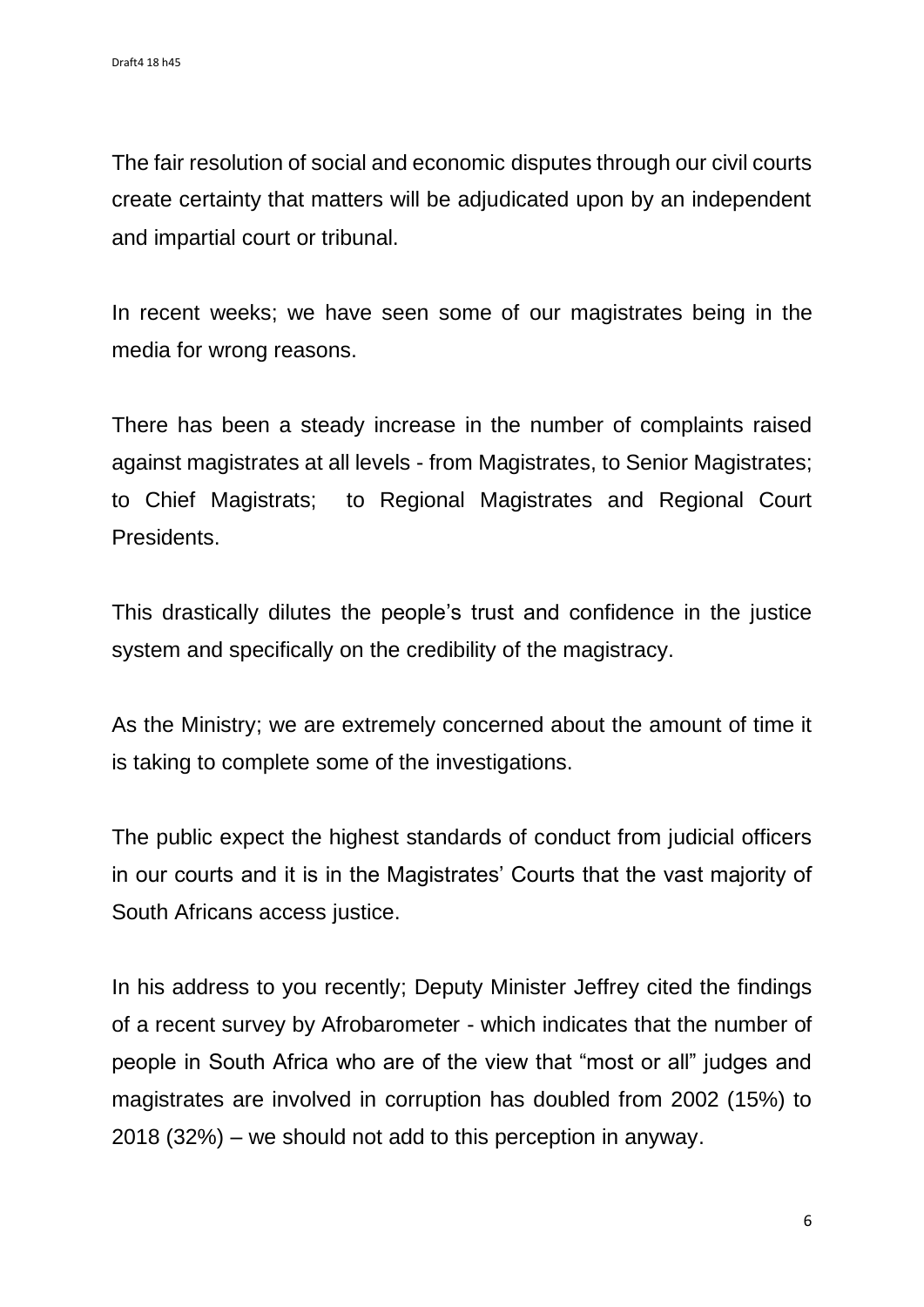Given the prevalence of corruption in our society; it's is conceivable that some in society may be tempted to use all the means available to them to evade justice.

As officers of the court, you are the last line of defence and you should be beyond reproach. It is does not matter in which part of South Africa you find yourself in, whether its Poffadder where you could possibly have one attorney, one prosecutor, where you will probably attend the same church.

Just remember that cases cannot be decided outside the courtroom. It is precisely in towns like those where justice manifests itself simply through a trial that you will preside over a matter without any bias or prejudice to anyone.

Ladies and gentlemen,

Your tenure in the magistracy comes at a time when we are required to reinforce the foundations of constitution which was built over the past 25 years.

We live in a society that is systemically violent, with significant levels of inequality. This translates into our criminal justice system.

As I understand it; you will be visiting our correctional facilities today. I must say this is pleasing because you will see first-hand that inequality is most manifest in our correctional facility.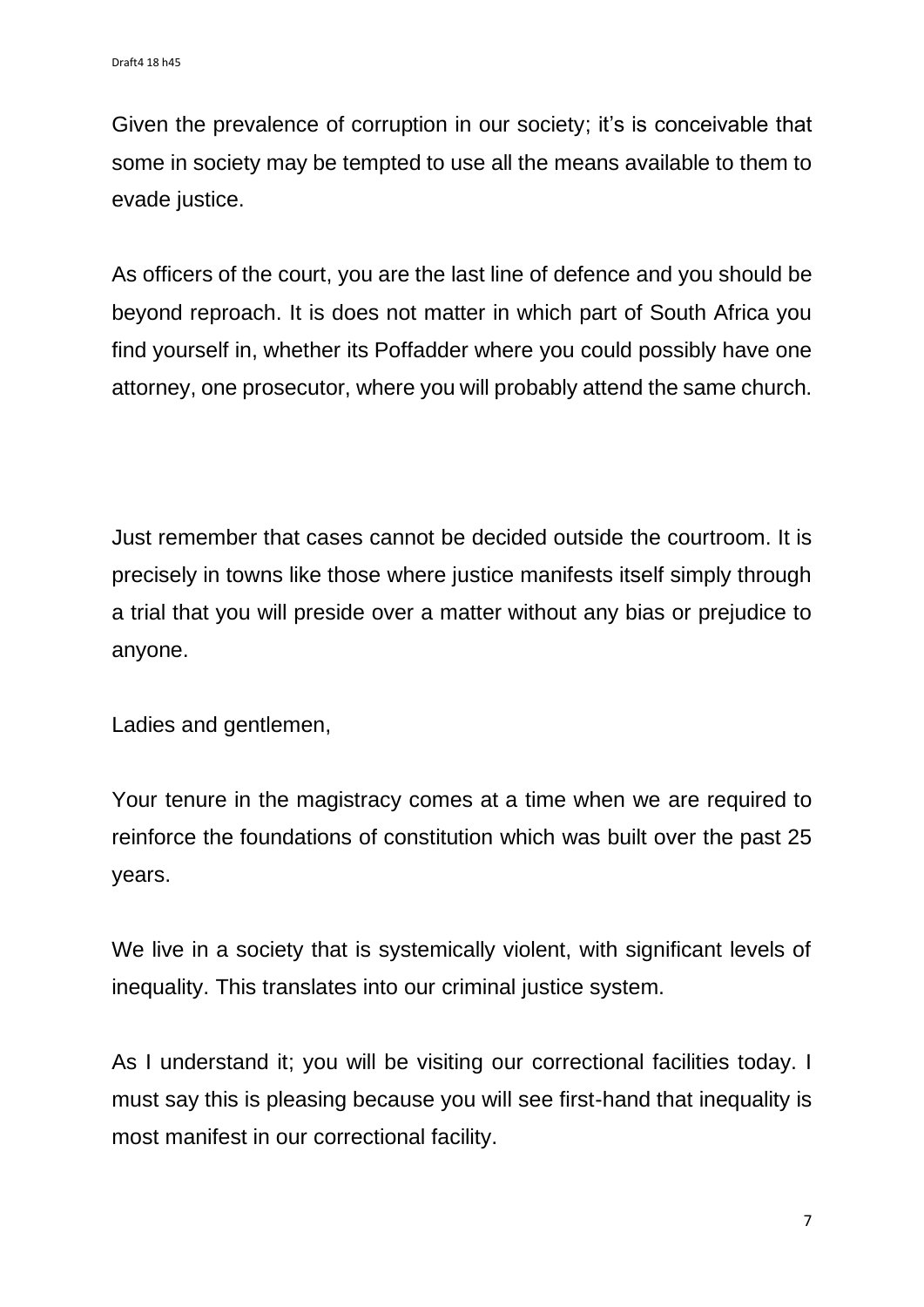Inequality affects everyone, but especially vulnerable groups such as women and youth. During my first visit to a correctional facility; I visited a women centre in Matashe in Limpopo Venda.

I spoke to a lot of women at the centre, I asked why are you here, a lot of them said to me, "Minister If I could afford bail, I would not be here." Another one said to me, "Minister I know I did wrong, shoplifting is wrong but I had no choice otherwise my children would starve."

I agreed with both of them, should such people who can not afford bail for such crimes end up in correctional facilities, and it is high time our judicial system redefines the type offences which require incarceration.

Improving the Calibre of Magistrates'

Part of our broader strategic plans is to re-position the Justice College, to enable it to provide the necessary support to judicial officers.

As you may know you are the first group of entry-level magistrates that will no longer be subjected to serving the "probation period".

This does effectively mean that training and peer review systems will have to be reinforced significantly.

Ladies and gentlemen,

Our justice system is not perfect. It has its systemic problems which impact on efficiency in so far as the conclusion of matters are concerned.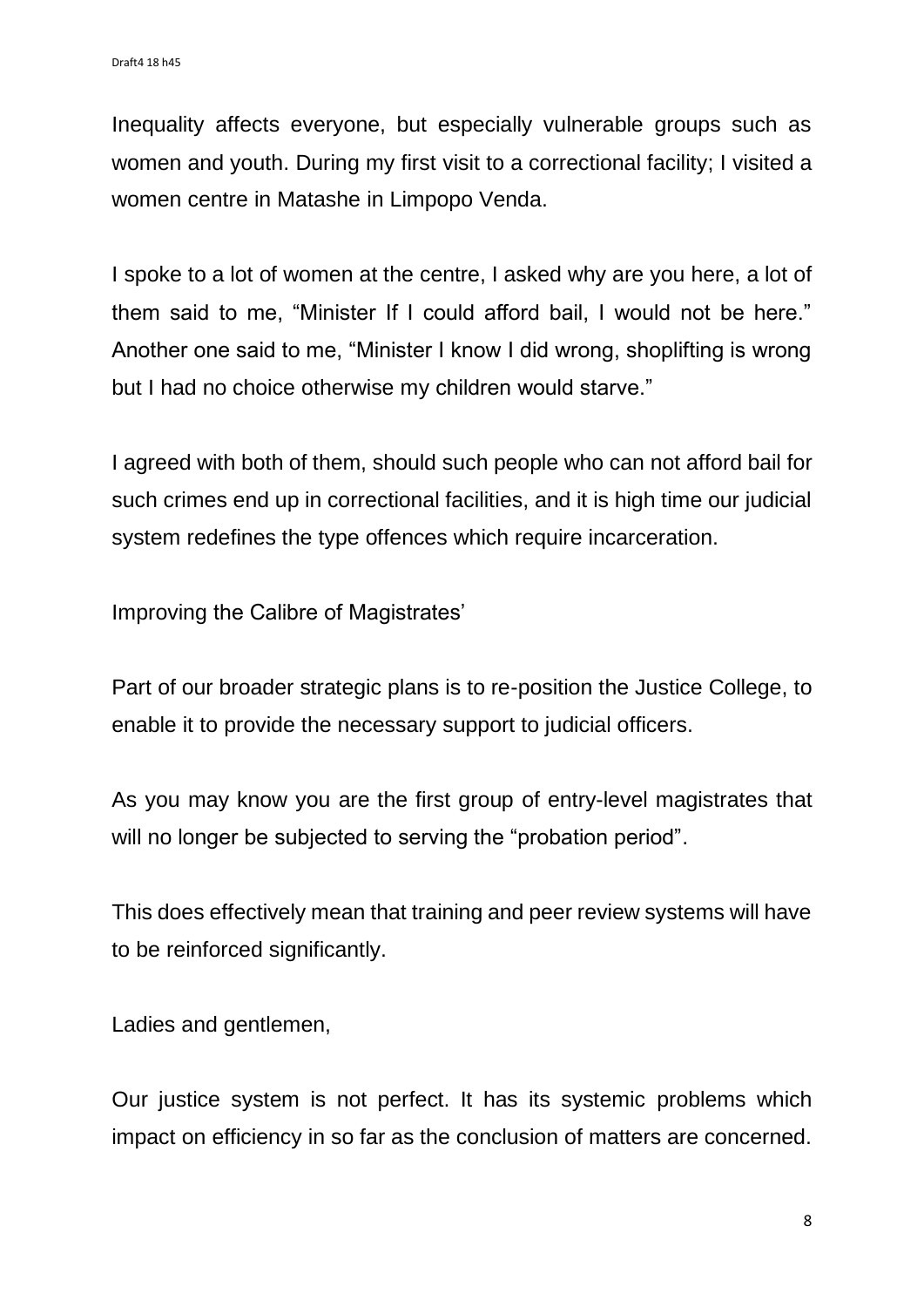Some of the process we still enforce in our courtrooms could be automated, digitised and modernised.

For instance, video remand hearings (VRH) conducted via video technology for defendants who have been arrested and detained by the police are being done in other jurisdictions around the world.

There is no reason why a defendant cannot attend a hearing via video link whilst in custody, rather than travelling to court.

Technology should assist on the question of information management. Reform to our services means catering better to the needs of the people who rely on it. This boils down to designing our processes around them wherever we can, instead of asking the public to conform to what we think the process ought to be. In practice, it means more cases started, handled and prepared online or by video; better information flows and communication.

Ensuring that our criminal justice system is integrated is a priority. We will be relying on you for inputs. This starts with how we can improve our ICT infrastructure, ultimately everyone who uses our courts should be impressed by the systems in place.

We should always bear in mind that the heart of constitutional vision of access to justice is an individual, a person with a family, with a job or caring responsibilities, perhaps with a health condition or disability, who might be vulnerable, a person of any age or background, who may never have expected to be drawn into the justice system.

9